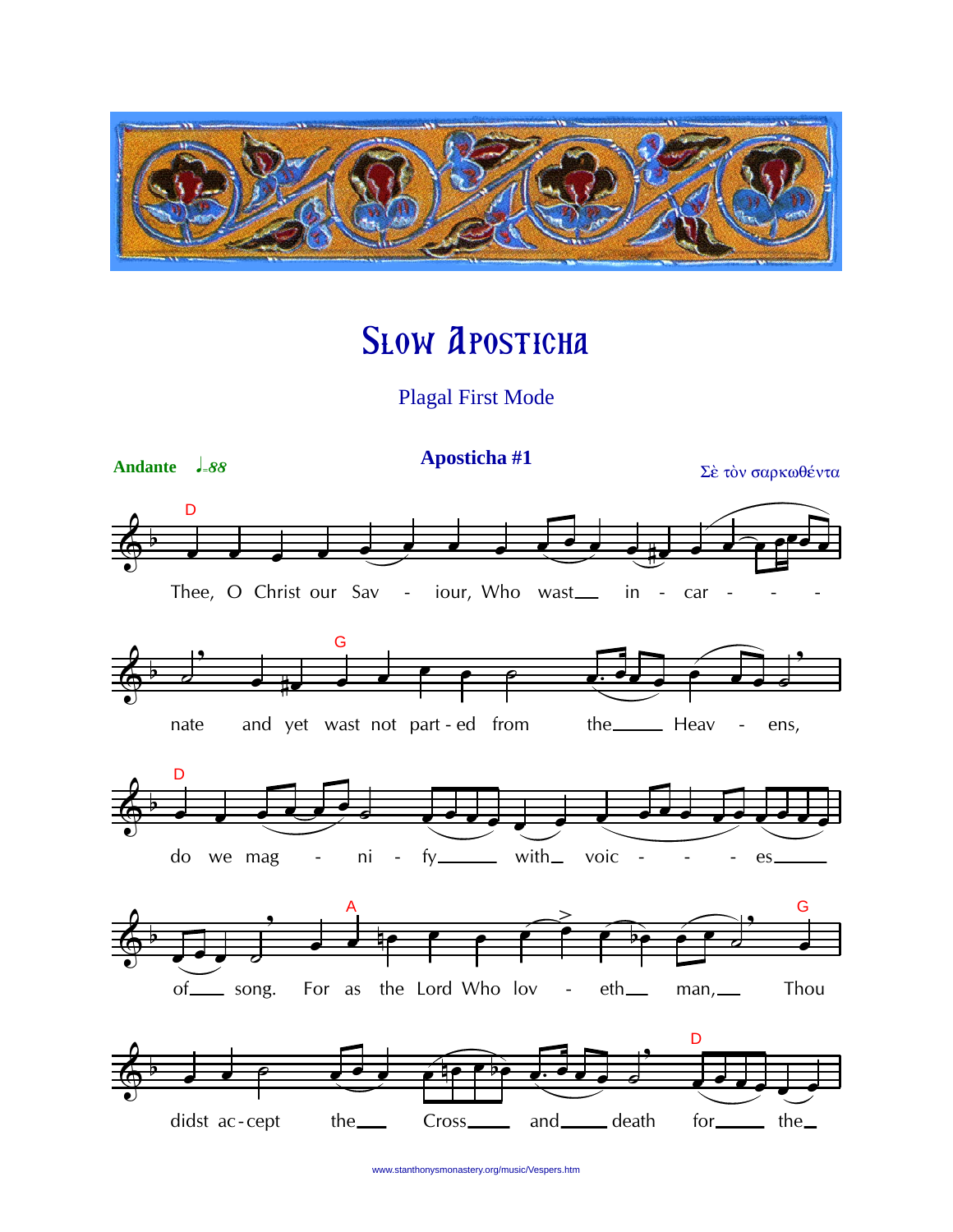

www.stanthonysmonastery.org/music/Vespers.htm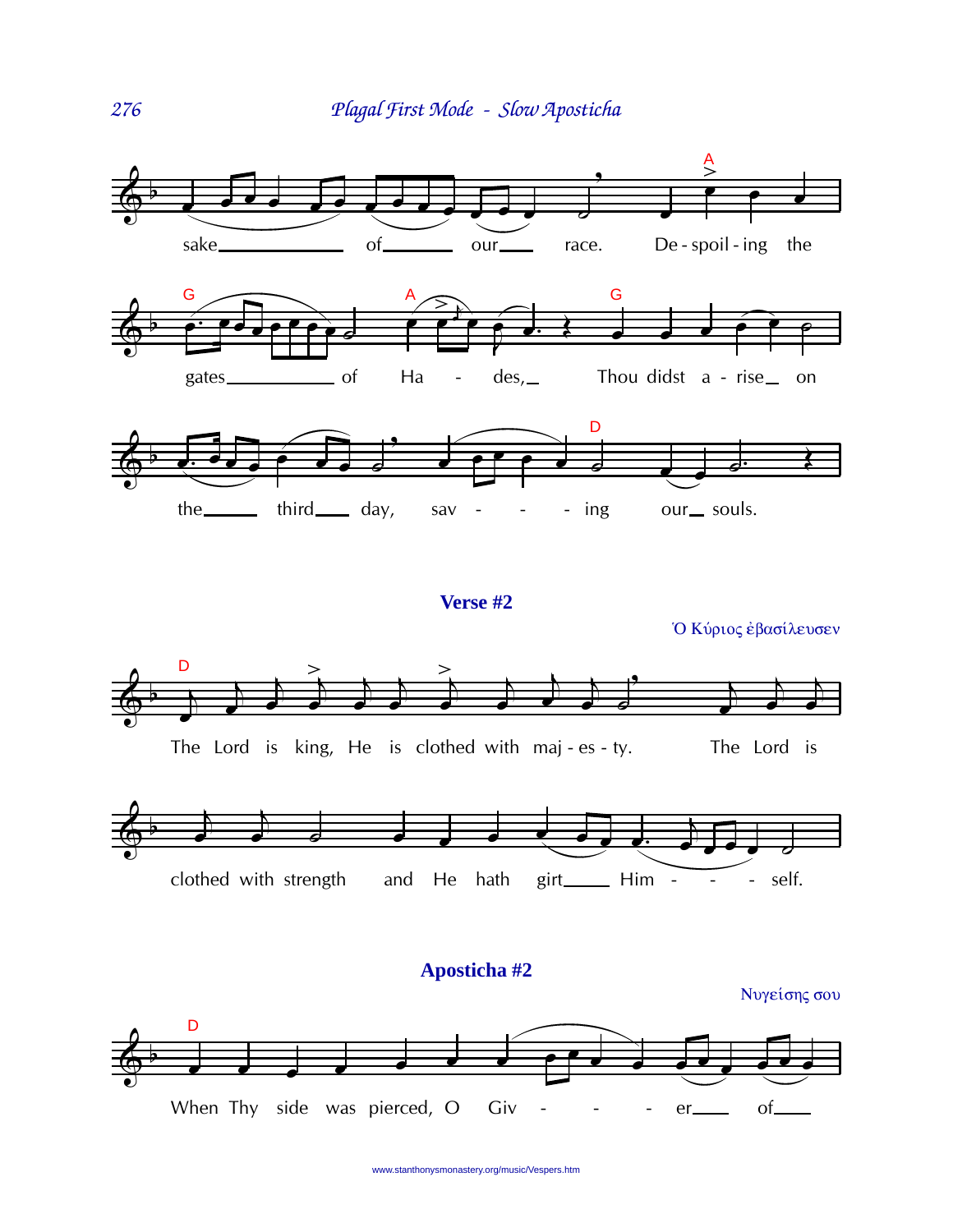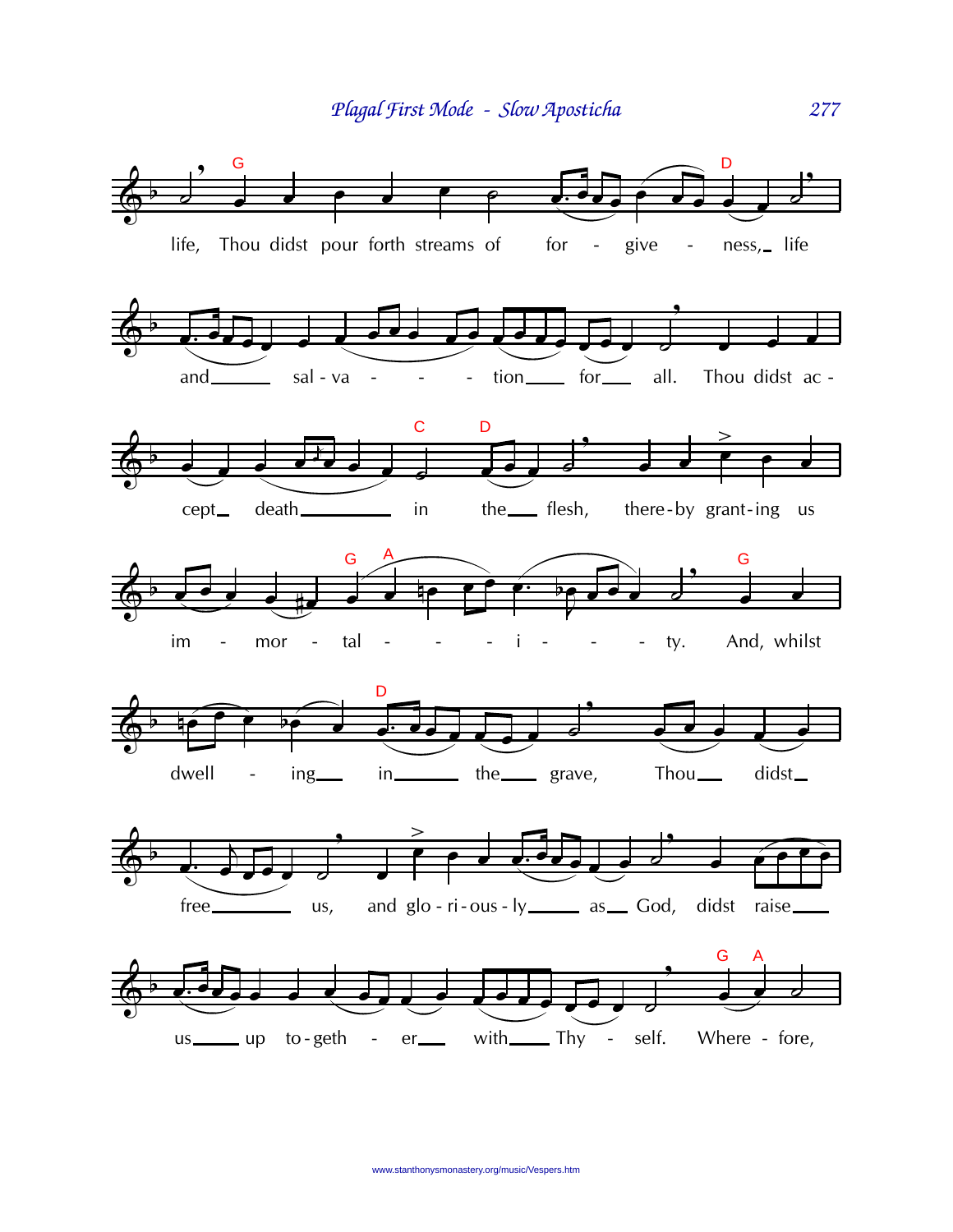



Verse #3

Και γάρ έστερέωσε

Ξένη σου ή σταύρωσις





Aposticha #3



www.stanthonysmonastery.org/music/Vespers.htm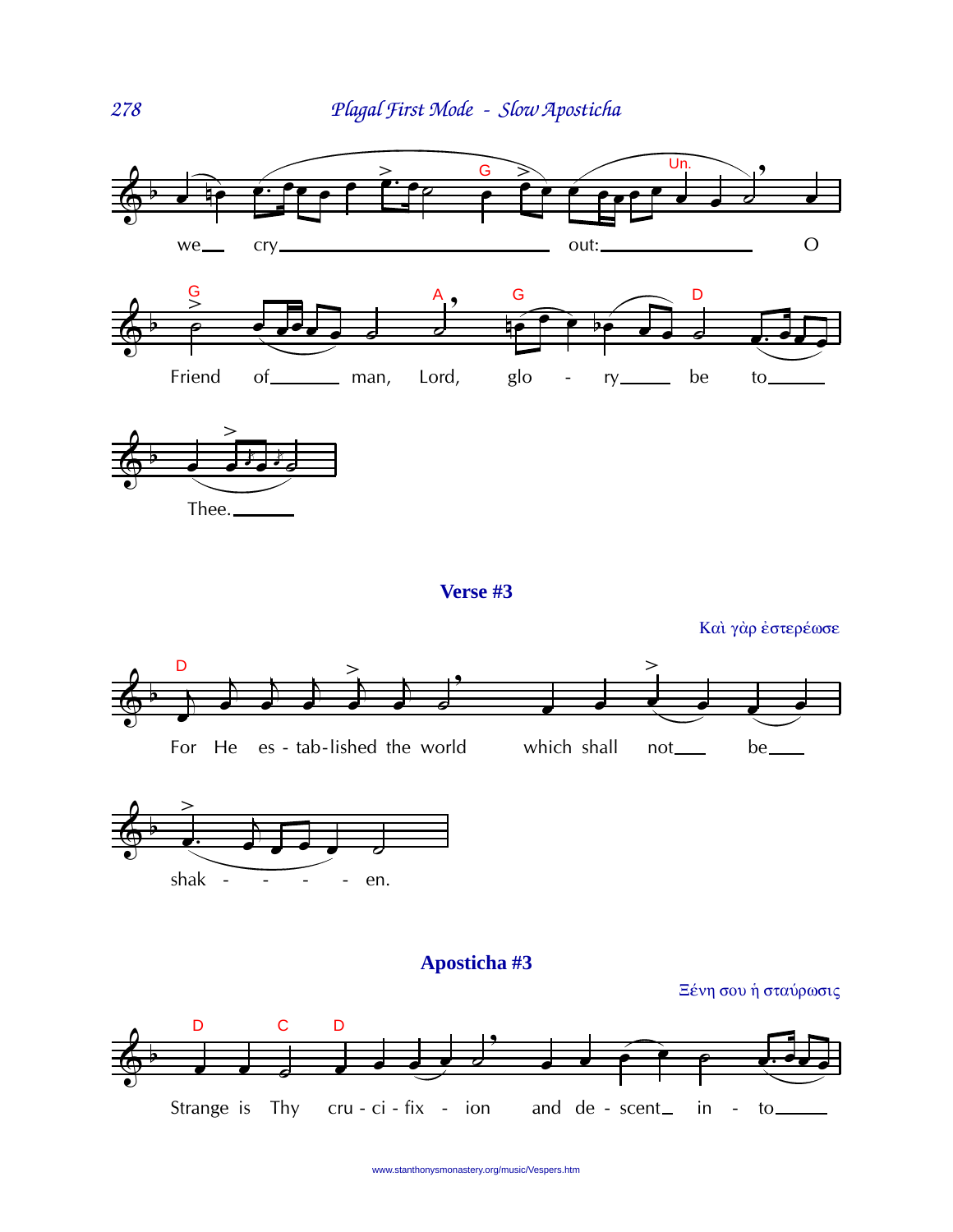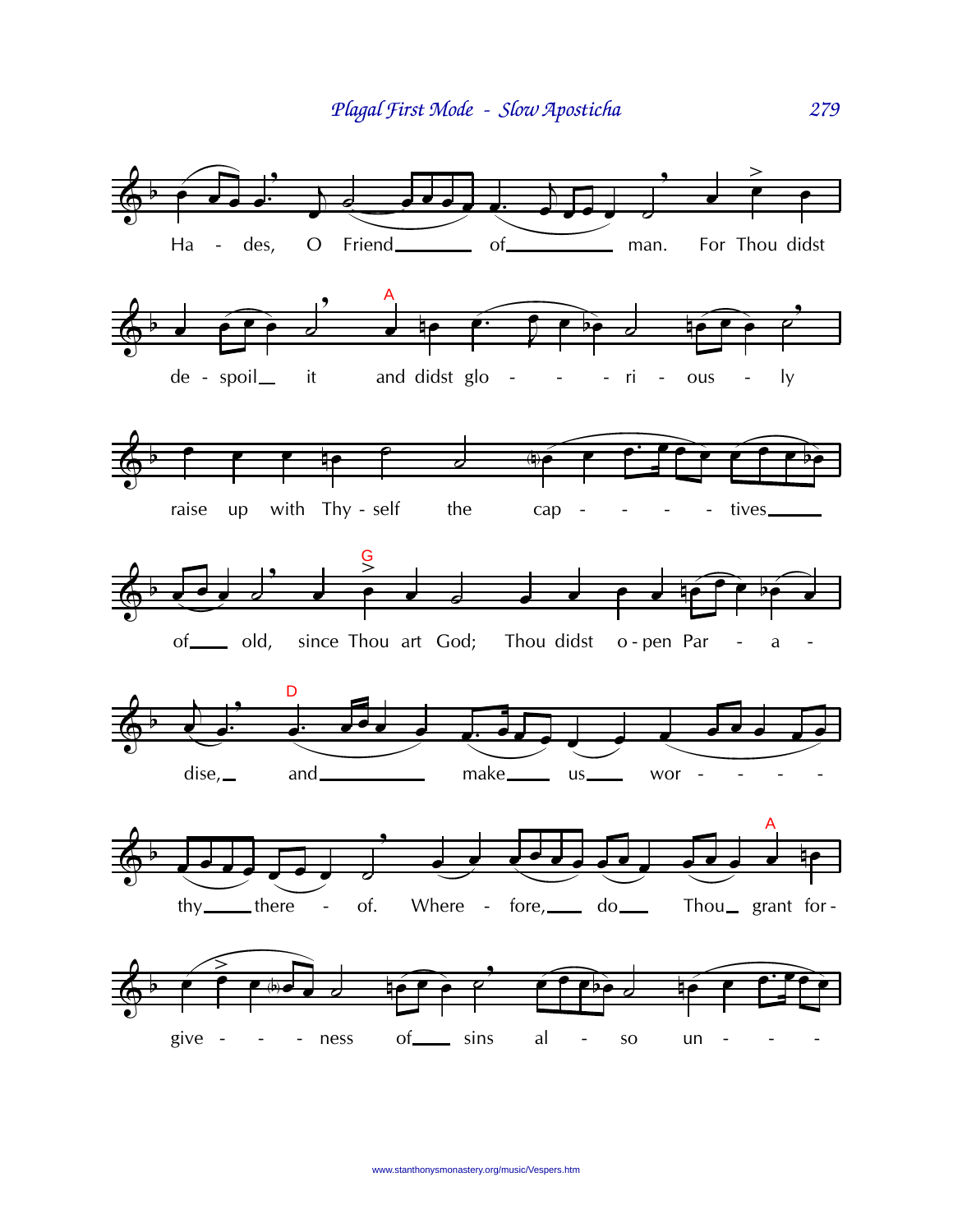